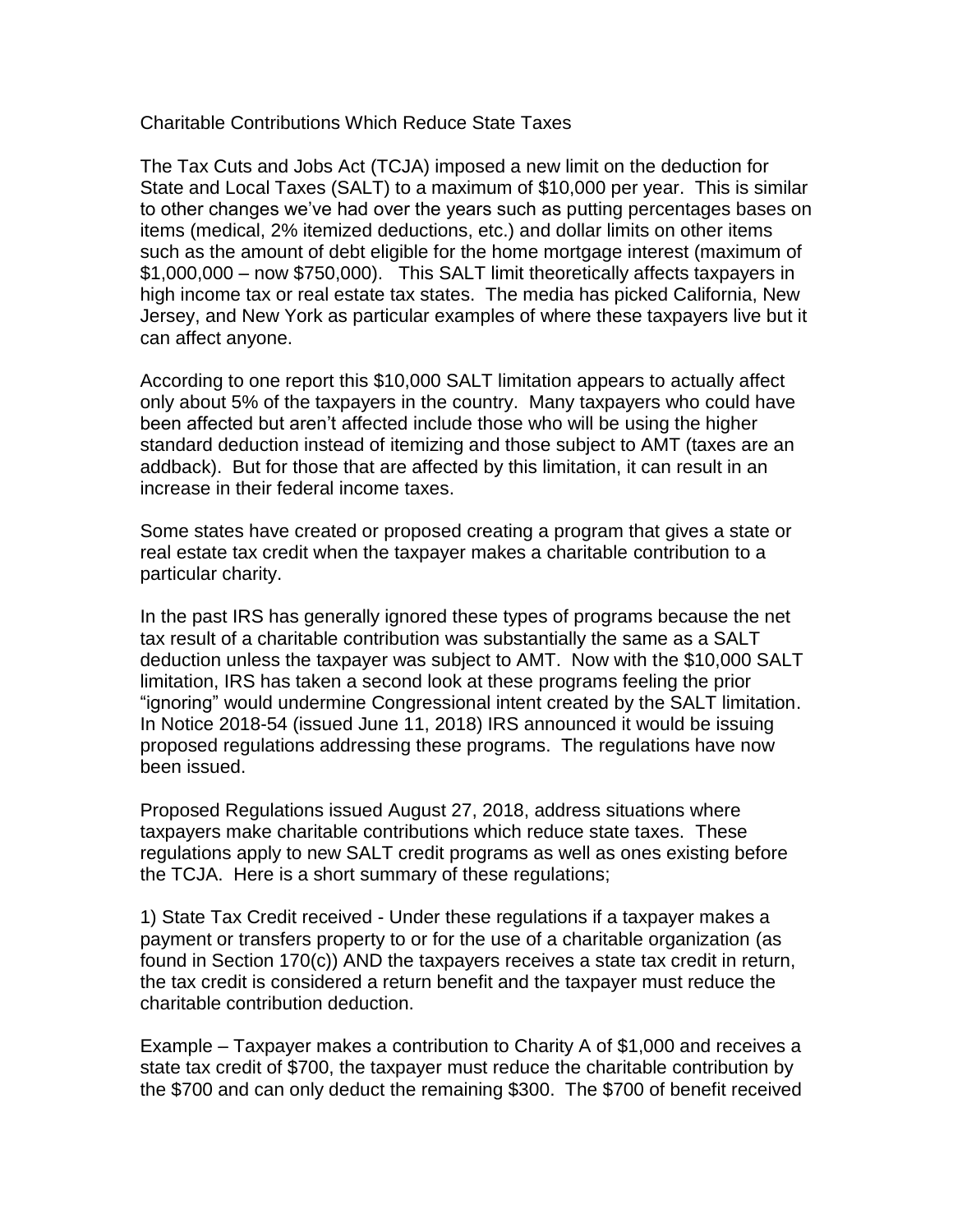is considered to be state taxes paid and is deductible accordingly along with all limitations, AMT add backs, etc.

The regulations provide a de minimis exception that briefly states a reduction of the charitable contribution is not required if the benefit received is equal to 15% or less of the applicable charitable contribution.

Example – Taxpayer makes a contribution to Charity A of \$1,000 and receives a state tax credit of \$125, the taxpayer is not required to reduce the charitable contribution by the \$125 and can deduct the entire \$1,000 as a charitable contribution.

2) State tax deduction – Under these regulations IRS stated it felt a state tax deduction was not as beneficial to a taxpayer as a state tax credit. It also stated the benefits of a state tax deduction depended on the taxpayer's tax rates applicable to Federal and the state. Further the calculations required to determine this benefit would be complex and add to administrative and taxpayer burden. Therefore IRS stated a reduction of the charitable contribution is generally NOT required in the case of the receipt of a state tax deduction.

Example – Taxpayer makes a contribution to Charity A of \$1,000 and receives a state tax deduction of \$1,000, the taxpayer is not required to reduce the charitable contribution by the \$1,000 and can deduct the entire \$1,000 as a charitable contribution.

Exception – If the taxpayer receives or expects to receive a SALT deduction that exceeds the amount of the taxpayer's payment or the FMV of the property transferred, the taxpayer's charitable contribution deduction must be reduced.

IRS asked for suggestions regarding a rule that could be applied if a taxpayer would decline to accept the state or local tax credits. Watch for changes to these regulations either as proposed or final.

UPCOMING SEMINARS LISTED BELOW

This text has been shared with you courtesy of David & Mary Mellem, EAs & Ashwaubenon Tax Professionals.

©2019 Ashwaubenon Tax Professionals. No reproduction of this article is permitted without the express written consent of Ashwaubenon Tax Professionals, 2140 Holmgren Way, Suite 1040, Green Bay, WI 54304, 920- 496-1065.

We do not sell, give, or in any way share email addresses with anyone. If you would like to be removed from our email list, send us an email to that effect or